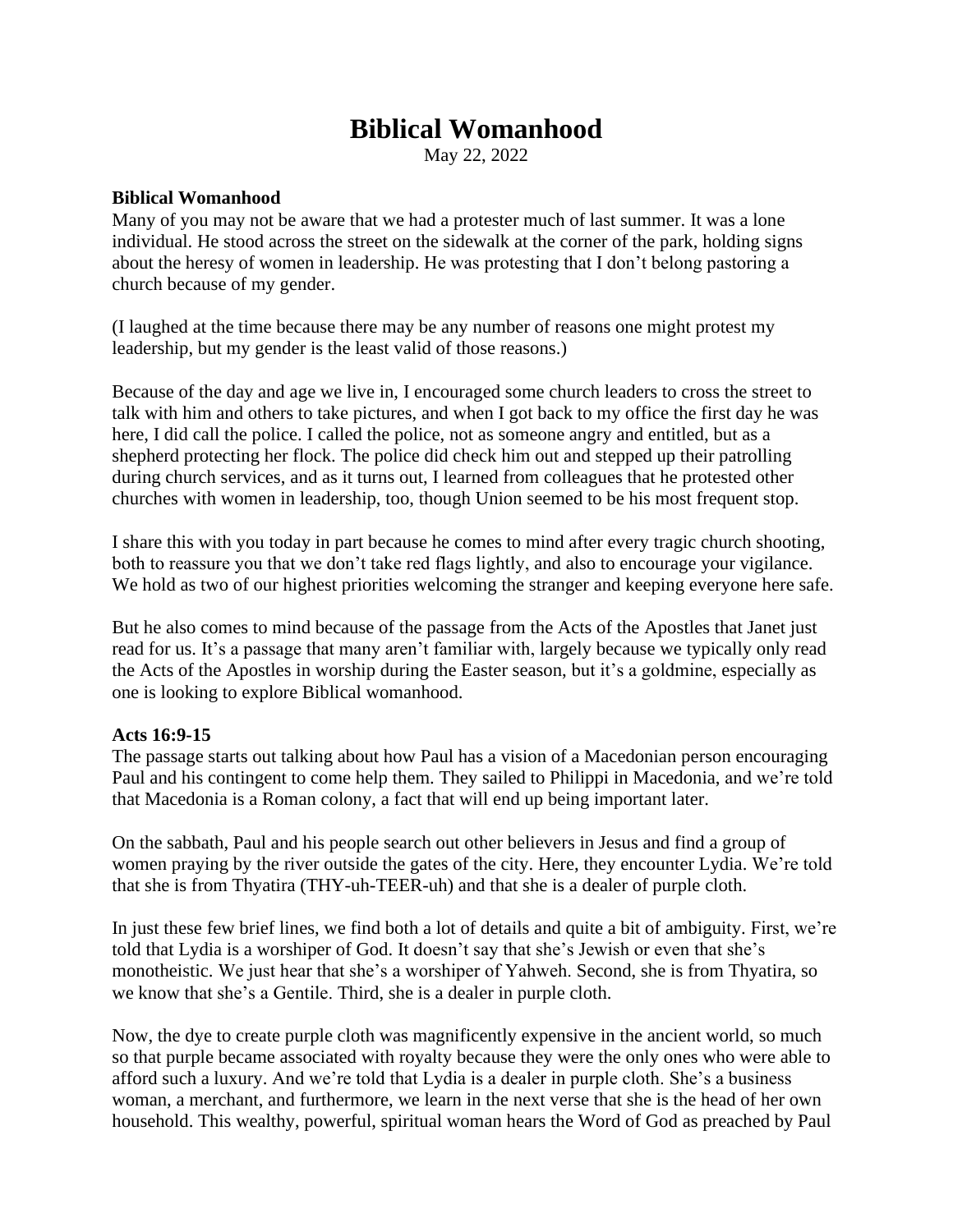and is so moved that she asks that she and her household be baptized, and then she opens up her home for Paul and his companions to stay with her.

In Lydia, we encounter not just a woman whose full and complete agency is never even called into question, we find a powerful witness of a woman who becomes a patron of the cause of furthering the spread of the Gospel. Lydia's compound becomes a missionary center of sorts, providing hospitality and provision for those who are spreading the Good News of Jesus' radical love throughout the region.

Every so often, folks will talk with me about "Biblical womanhood." Invariably, they're advocating complementarianism, the idea that God made two genders with distinct attributes, and that the only way to live a life faithful to the Bible is to abide by those constraints. They'll quote Proverbs to encourage meekness and either Colossians or Ephesians about wives being submissive to their husbands.

These folk who are trying to help me, and all women, to know our role, never lift up Lydia, the businesswoman head of household who bankrolled Paul's ministry. We never hear them lift up Prisca and Aquila who were two of the 72 disciples Luke tells us Jesus sent out to teach and heal, and who Paul names in Romans as "fellow workers in Christ Jesus." Those who advocate for a return to "Biblical womanhood" never cite Esther or Judith from the Old Testament, or Tabitha or Phoebe from the New. They never talk about the fact that Mary of Bethany sat at Jesus' feet to learn with the men while her sister did the serving, and that she was praised for it.

And so, when people lift up the idea of "Biblical womanhood" to you, know that the text is no more univocal on what it means to be a woman than it is on what marriage is. The Bible is a compendium of 66 books which are, as scripture scholar Sister Barbara Ried, O.P. puts it, "people's written expression of their experience of God."

#### **Acts 16:16-40**

In fact, just to demonstrate how multifaceted the Biblical portrayal of the human experience is, I've asked Janet to continue reading the Acts of the Apostles from where we just left off. Now, THAT's a story! There's so much more here than we can unpack in one worship service, so let me just offer that we'll work with this passage again sometime.

What I would like to lift up is Paul's very, very different treatment of the slave girl from that of how he treats Lydia. Again, let's go back to the text.

We start out hearing about a female slave who has a spirit of divination who brings her owners a great deal of money by fortune-telling. In this one verse, we get a picture of "Biblical womanhood" that is completely opposite that of Lydia. There's no agency here, no autonomy, no dignity. Not only are we never told the female slave's name, her value is only described by the financial gain she can bring her traffickers. We're told that she brings in a great deal of money fortune telling, and in the scene we encounter, she follows Paul and his companions around, saying, "These men are slaves of the Most High God who proclaim to you the way of salvation." She speaks the truth.

In other places in the Bible when people proclaim the truth like this, when they recognize God's action and presence in others, they are lauded, even celebrated, but not here. Here, Paul gets